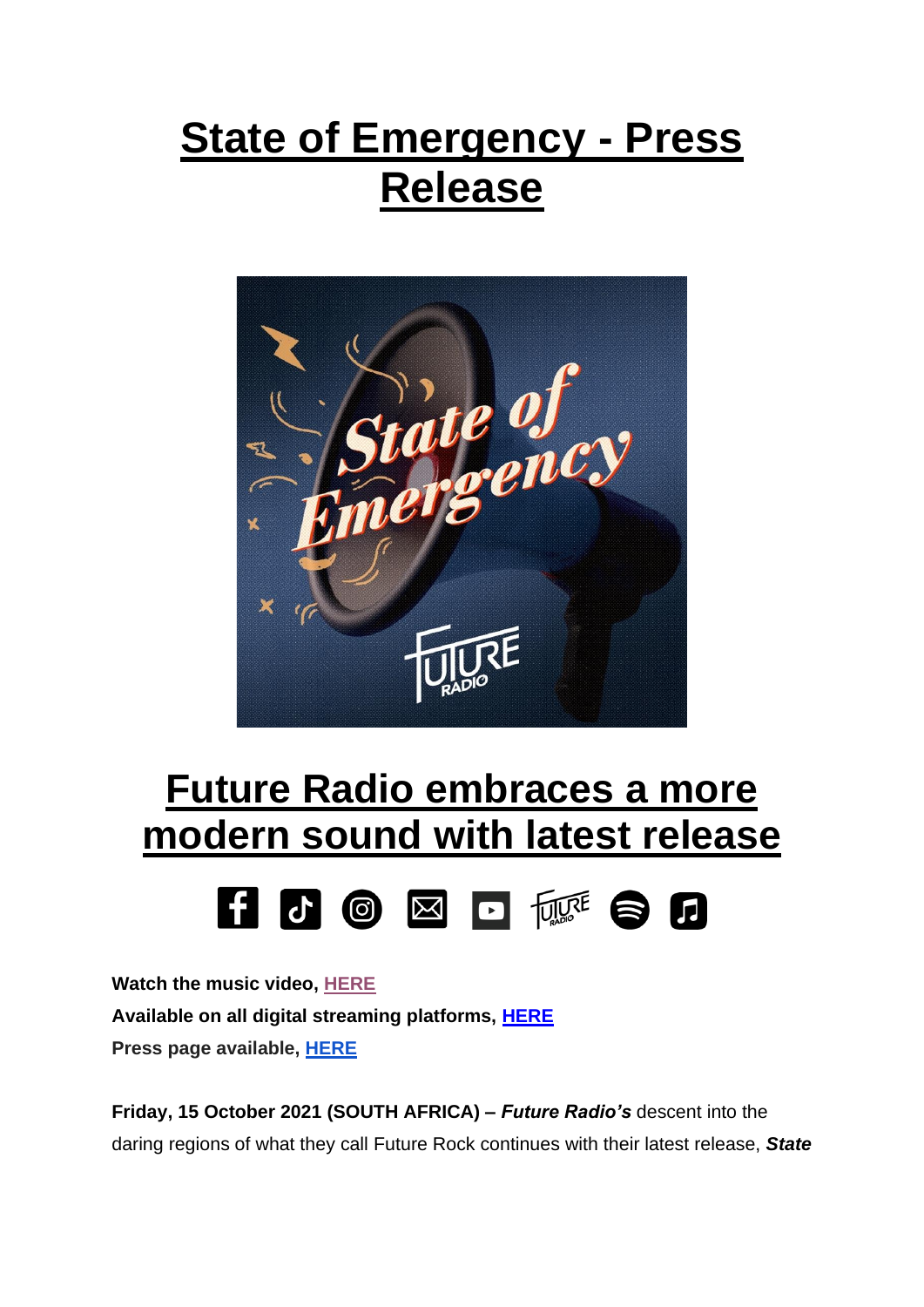*of Emergency*. This is the second single from their forthcoming studio album, *Identity*, scheduled to release in 2022.

With this release, the band makes a distinct shift towards a more modern rock sound, reminiscent of bands like the Foo Fighters and Rival Sons. Some of the standout features of the song are the prominent intro riff played in a half-time feel and the powerful vocal that forms the chorus hook, which cannot be shaken off. The James Bond 'like' bridge section creates tension and effectively supports the overarching theme of an emergency.

Future Radio frontman, Johnny Future, believes the lyrics will take people on a highly relatable journey and explains that: "During lockdown, the South African government kept the country in a constant state of emergency which I then thought would make for a catchy song title. I further related the idea to the end of a relationship. That part where both people know it's the end, but for some reason hang onto whatever is left."

Drikus Roets, guitarist and visual creator behind the video and animation, enlightens us on what is to come in Act 4, "The last time we saw our protagonist he just finished his demo recording and entered it for a battle of the bands' competition. Hold onto your seats, because in Act 4 we find out if the demo was good enough to qualify for the competition, and we might even meet a new character."

*Towards the Sun*, the first single from the new album, which was released in August, has been positively received by the public. It has been playlisted on over 50 radio stations worldwide, as well as on 11 Spotify playlists, including an Official Spotify playlist; making this Future Radio's most successful release to date. The creative music video has thus far received the most views from all the band's previous releases. "We were blown away by the response of the first single! It has surpassed our wildest expectations and makes us excited for the release of *State of Emergency*", says Johnny. Future Radio is gradationally gathering momentum with every release, and it is invigorating to see a band not sticking to the status quo but doing something different to what is currently happening in the charts.